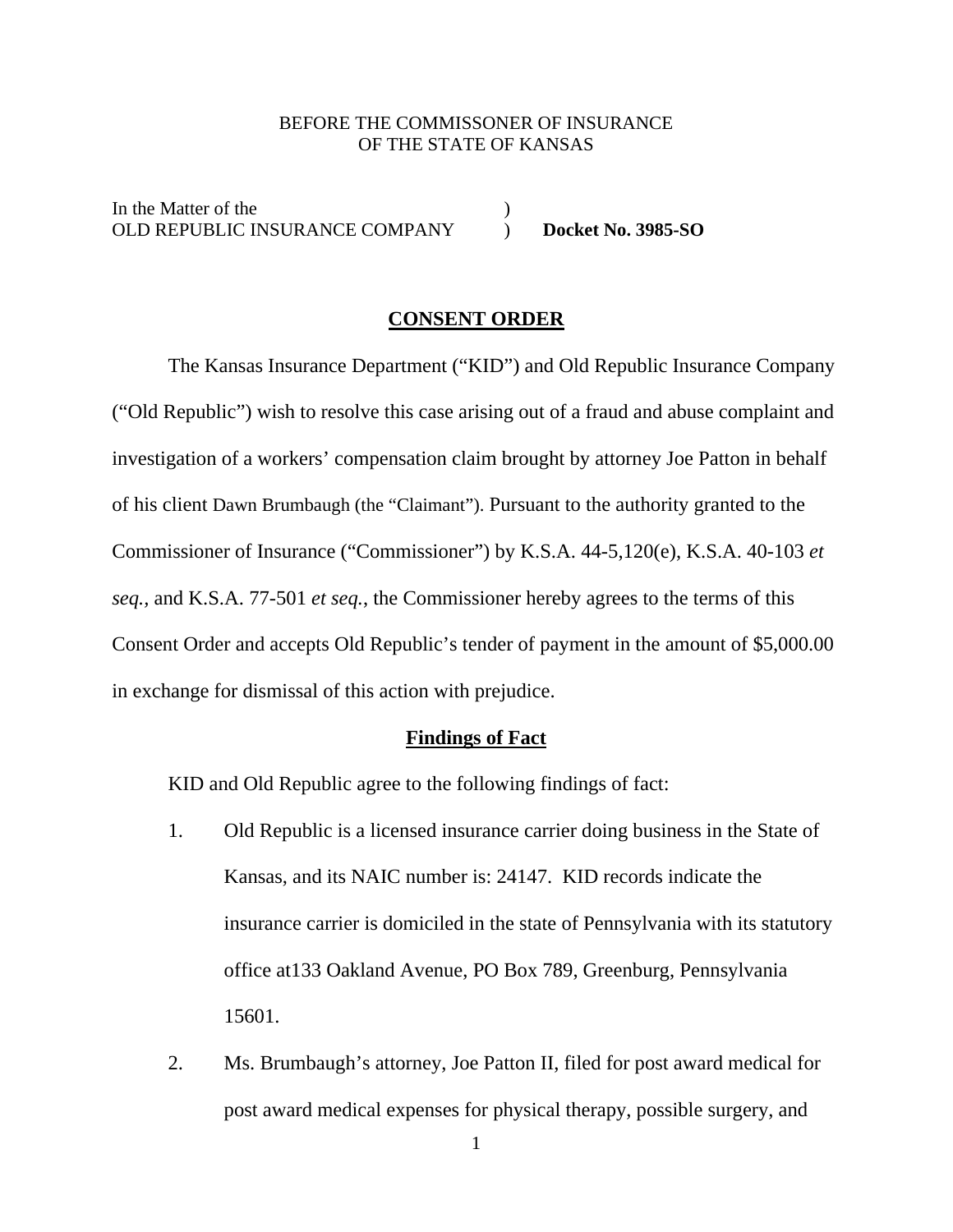other recommendations of her treating doctor July 13, 2006, Docket Number 261,507.

- 3. Administrative Law Judge, Brad E. Avery, granted the request for additional surgery with Dr. Michael Smith, and the cost to be paid by the insurance carrier and Respondent.
- 4. Respondent and its insurance carrier requested a review before the Appeals Board for the Kansas Division of Workers' Compensation of the *May 30, 2007* **Order**. The Board affirmed ALJ Avery's Post Award Medical Order.
- 5. Respondent and its insurance carrier requested a review before the Kansas Court of Appeals of the August 30, 2007 Appeals Board Order. The Kansas Court of Appeals affirmed the Board's Order for Post Award Medical October 3, 2008. That Order was not appealed.
- 6. Ms. Brumbaugh obtained an appointment with her treating physician on January 2, 2009 after a complaint was filed with KID December 23, 2008 by her attorney, Joe Patton, II.
- 7. The complaint was assigned to Eliehue Brunson, Staff Attorney, for his review to determine if violations cited in paragraph 8 below had taken place and specifically to find whether the insurance carrier had intentionally, knowingly, and willfully failed to confirm medical compensation benefits coverage concerning medical bills duly authorized and ordered paid by an Administrative Law Judge and the Workers' Compensation Appeals Board.

2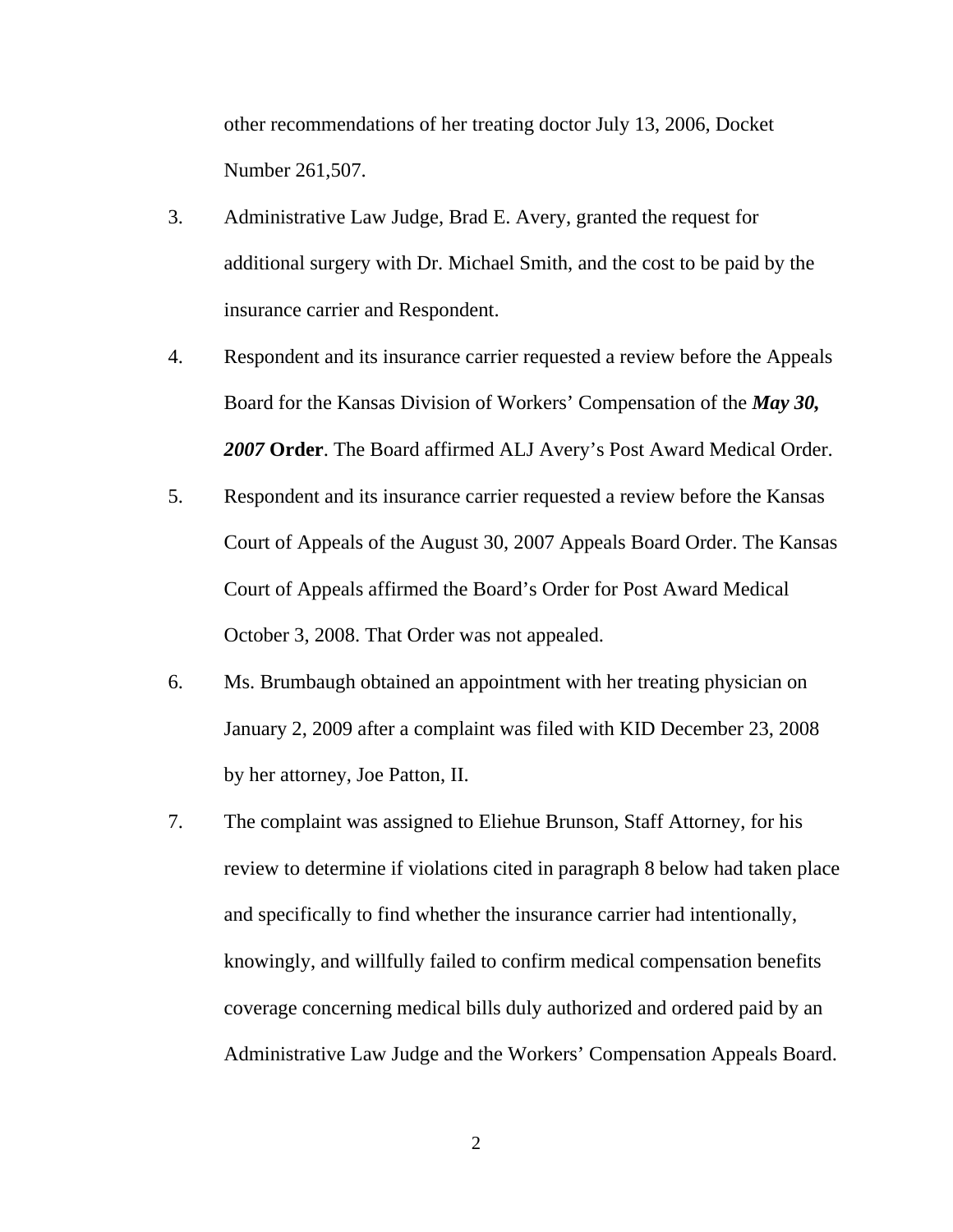- 8. The Kansas Division of Insurance issued a Summary Order on May 12, 2009 contending that the Carrier failed or refused to grant medical confirmation pending an appeal while also violating the following sections of the Kansas Workers' Compensation Fraud and Abuse Act (K.S.A. 44- 5,120(d) (15), K.S.A. 44-5,120(d) (16), K.S.A. 44-5,120(d) (19) and K.S.A. 44-556 (b) and  $(g)$ ). It is also contended that those sections of the act were intentionally violated on multiple occasions between October 2, 2007 and October 3, 2008 when the Carrier continued to fail to respond to Complainant's attorney's requests for confirmation of medical benefits, even after a favorable Kansas Court of Appeals decision for complainant. The carrier denied those allegations.
- 9. The Carrier is now more fully aware, sensitive and understanding of the purposes of K.S.A. 44-556 (b) and (g) which mandates the payment of medical benefits for claimants pending an appeal; and, K.S.A. 44-534ab which provides for reimbursements to a party who is ultimately found not liable for the payment of workers' compensation benefits.
- 10. The Kansas Insurance Department ("KID") has jurisdiction over this matter pursuant to K.S.A. 44-5,120, K.S.A. 40-103 *et seq.* and K.S.A. 77-501.
- 11. In lieu of further administrative litigation in this matter by the Kansas Insurance Department for alleged acts of conduct as defined in K.S.A. 44- 5,120(d), both KID and Old Republic have jointly agreed to the terms of this Consent Order.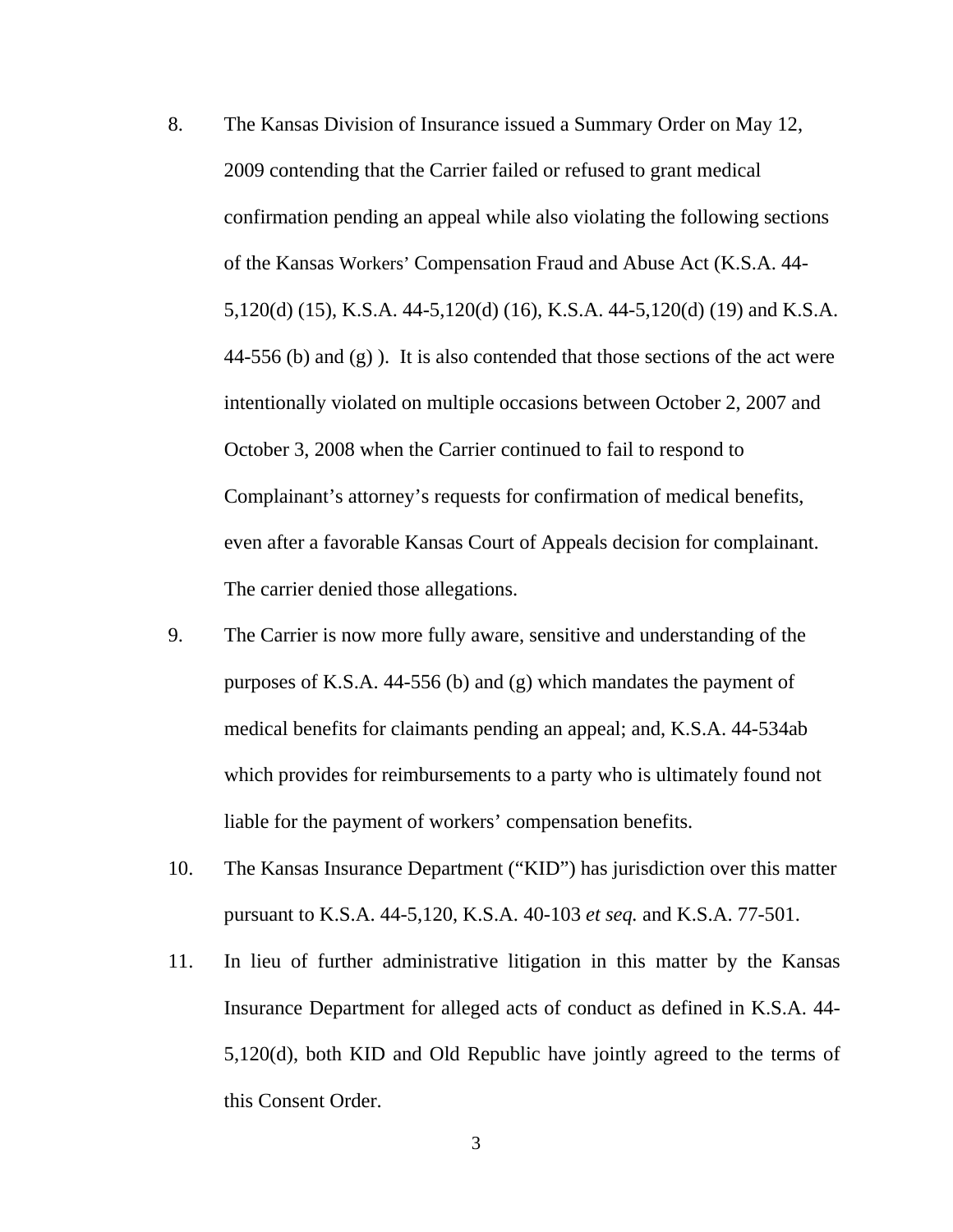12. KID and Old Republic jointly agree to the terms of this Consent Order and Old Republic will pay the sum of Five Thousand Dollars (\$5,000.00), and KID will dismiss this action with prejudice.

13. KID acknowledges that Old Republic admits no liability in agreeing to this Consent Order. The payment made pursuant to this agreement shall not be construed in any fashion as an admission of liability on behalf of Old Republic for the purposes of this administrative action or for the purposes of any other litigation, administrative or civil, arising out of this incident including, but not limited to, *Dawn Brumbaugh v. Atria Hearthstone and Old Republic Insurance Company*, Docket No. 261,507.

## **Applicable Law**

- 1. K.S.A. 77-501 *et seq.*  The Kansas Administrative Procedures Act
- 2. K.S.A. 77-601 *et seq*. The Act for Judicial Review and Civil Enforcement of Agency Action.
- 3. K.S.A. 44-5,120 *et seq*. Fraudulent or abusive acts or practices; defined; powers, duties and functions of director of workers compensation and commissioner or insurance, etc…

## **Conclusions of Law**

# **IT IS, THEREFORE, AGREED UPON BY THE COMMISSIONER OF INSURANCE AND OLD REPUBLIC INSURANCE COMPANY ("OLD REPUBLIC"):**

14. Old Republic agrees to make a payment of Five Thousand Dollars (\$5,000)

to KID in exchange for the dismissal of this action with prejudice.

15. KID acknowledges that Old Republic admits no liability in agreeing to this

Consent Order. The payment made pursuant to this agreement is in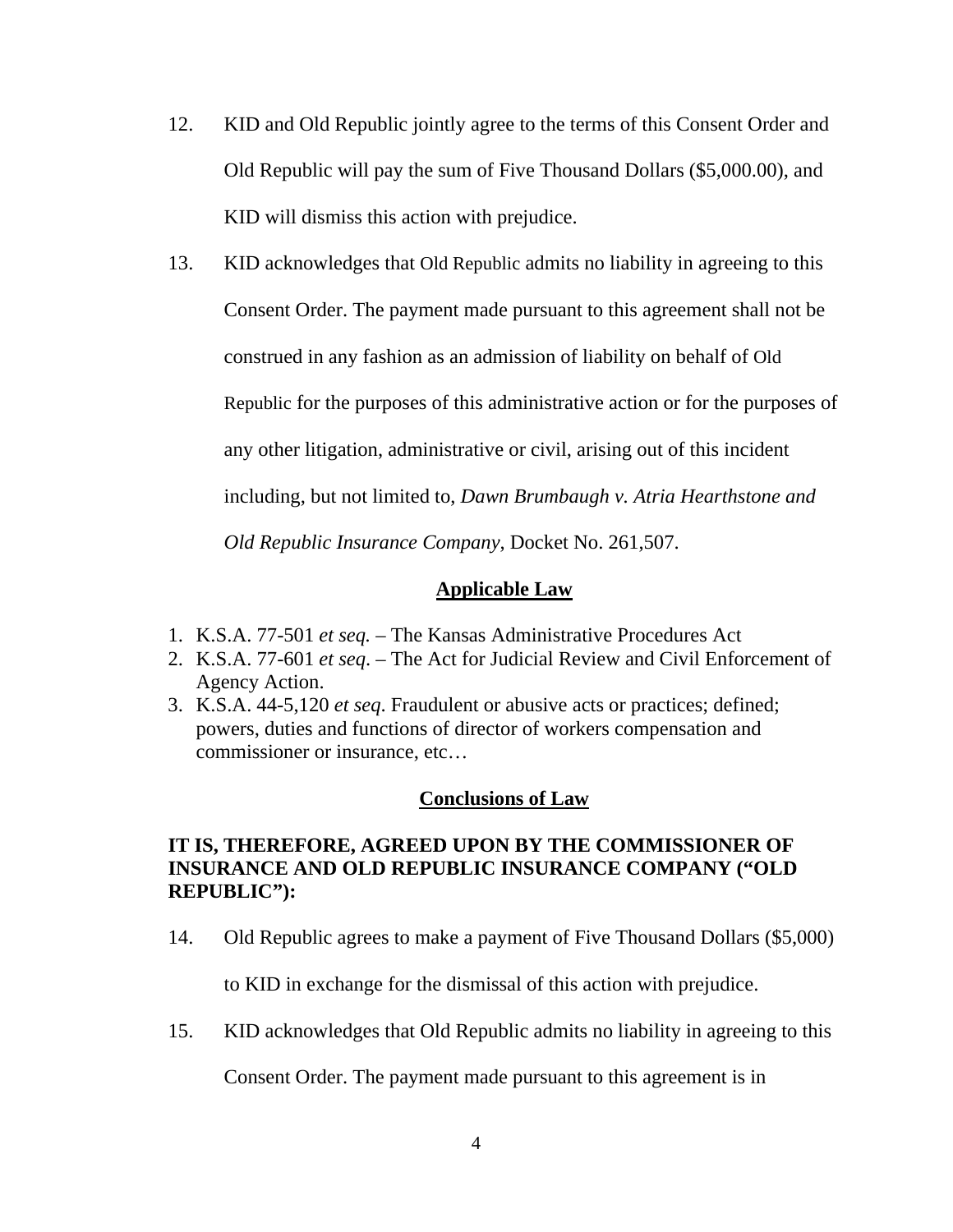settlement of disputed claims and shall not be construed in any fashion as an admission of liability on behalf of Old Republic for the purposes of this administrative action or for the purposes of any other litigation, administrative or civil, arising out of this incident including, but not limited to, Dawn Brumbaugh's workers' compensation claim.

- 16. The fact of this payment, the settlement negotiations between KID and Old Republic, and the entry of this Consent Order shall not be admissible in evidence in any respect in Dawn Brumbaugh's workers' compensation claim, Docket No. 261,507.
	- a. Upon the entry of this Consent Order, this action shall be dismissed with prejudice.
	- b. The entry of this Consent Order is based upon a strict compromise of disputed issues between KID and the Old Republic and may not be used as evidence in any other proceeding.
	- c. Old Republic will deliver, within twenty (20) days of the entry of this Order, the sum of Five Thousand Dollars (\$5,000) to Eliehue Brunson, KID Staff Attorney, on behalf of the Kansas Insurance Department.
	- **d.** If payment is not made as required, KID may vacate and/or declare this Consent Order void and proceed with a Summary Order and a hearing.